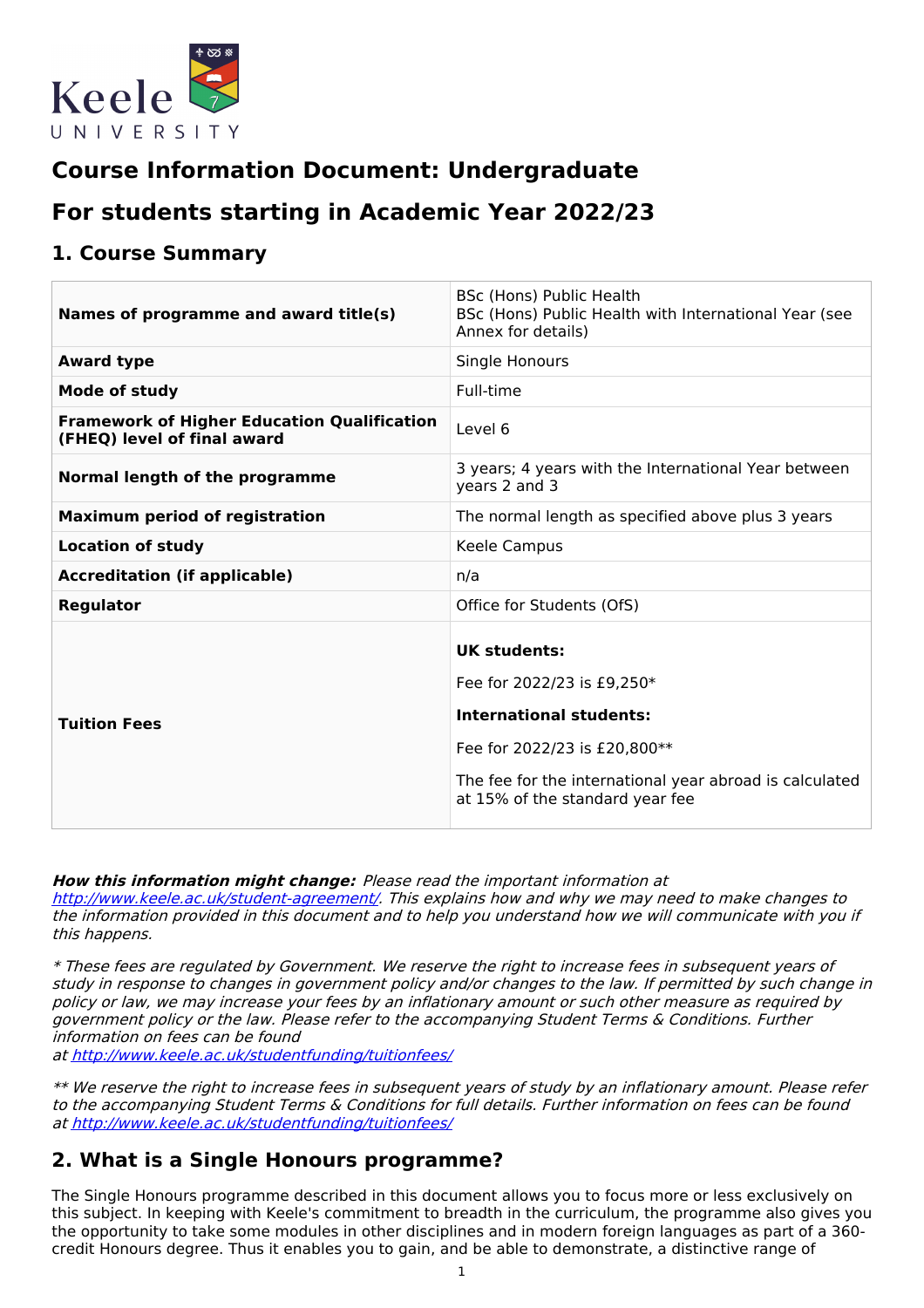graduate attributes.

The School of Medicine has a wide range of expertise in understanding and examining health and health related subjects and therefore is able to support students from diverse and sometimes non-traditional backgrounds to study public health and these concepts in the context of national and global society.

### **3. Overview of the Programme**

Public health is about helping people and communities to stay healthy, and protect them from threats to their health. These threats range from alcohol, drugs and poverty to war, global politics and climate change. The coronavirus pandemic has highlighted the threat and impact of infectious disease. Maintaining healthy communities can be achieved through a focus on health protection, health promotion and improvements to services aimed at maintaining and improving health and wellbeing. Approaches to improving population health include minimising the risk of and the impact of illness. This involves combining the science and art of promoting and protecting health and wellbeing, preventing ill-health and prolonging life through the organised effort, often of multiple stakeholders; the health and wellbeing of people and communities are influenced by factors including and beyond the individual, linked to society, politics, and organisational structures and processes. The human experience of health and wellbeing therefore are complex and multifaceted. In the United Kingdom, the challenge now is to reduce the impact of coronavirus and other infectious diseases and an urgent priority is to improve public health indicated by the life expectancy no longer increasing due to widening inequalities. The demand on NHS services has been increasing, however much of this demand for treatment is preventable.

In the BSc (Hons) Public Health, the focus is on improving the health of entire communities and populations; this involves encouraging the improvement of physical, social and mental health outcomes and wellbeing of people within and across defined local, regional, national or international populations, with emphasis on reducing health inequalities. The programme will align with the Public Health Skills and Knowledge Framework and clearly links with employment opportunities (for example, public health practitioner, sexual health advisor, health promoter, research assistant) and further academic development (for example, further postgraduate study or the public health training programme to become a consultant in Public Health). The programme aims to provide you with core skills that will allow effective interpretation and understanding of key areas of health and social research and how this can be used to inform policy and improve public health. This will include actions to reduce the occurrence of ill health and deliver appropriate services, with consideration of the wider determinants of health. The programme will encourage a view of collective responsibility across organisations and individuals, in addition to public health specialities. It will nurture working with communities and partner agencies and focus on public health in a way that considers health wider than the remit of health services, and includes issues such as education and the environment which are under the jurisdiction of other stakeholders. The programme will also provide you with transferable skills that go beyond public health practice.

This single honours degree programme allows you to understand and critically analyse the broad range of issues and concepts which affect the health of individuals, groups and communities locally, nationally and internationally. It will enable you to consider four main themes which run throughout the programme in order to examine public health and wellbeing in political, societal and global arenas.

#### Four themes

The first of the four themes which spiral through the curriculum is '**Public and global health'**. This introduces the nature of public health (local/national/global) through lectures and workshops and provides the basis for learning linked to all other modules. The theme runs throughout the three years and introduces the concepts of health inequalities and inequity. The second theme is '**Understanding epidemics and research**' which will underpin the programme. There are a number of epidemics threatening population health within the United Kingdom (obesity is an example) as well as globally. You will have the opportunity to develop an approach to understanding epidemics in the first year. Epidemiology provides the basis for understanding how big the problem is, who is most likely to experience it, what causes it and how it may change over time. This helps to identify health inequalities and also provides an evidence base for practice and developing approaches to improve population health. Developing an understanding of research methods and use of basic statistics is important to provide a critical approach to published literature and support academic growth; it is also important for the development of employability skills and future practice. This theme will be returned to each year including the dissertation module in year 3. You will also be supported through lectures, group and individual tutorials throughout their studies. The third theme is "**Health promotion and Health protection**". This introduces the focus on managing population health linked to infectious/communicable diseases (health protection) and non-communicable diseases (health promotion). Sessions on communicable disease (for example, coronavirus, tuberculosis, measles) will focus on key local and global communicable diseases and their management (for example, the principles of immunisation). Lectures and workshops will develop an understanding of how communicable diseases spread (infective agents, sources of infection, modes of transmission and hosts) and the principles of outbreak management. Sessions on non-communicable disease will focus on key determinants of the Global burden of disease (i.e. mental health, cardiovascular disease, cancer and musculoskeletal conditions) and identify population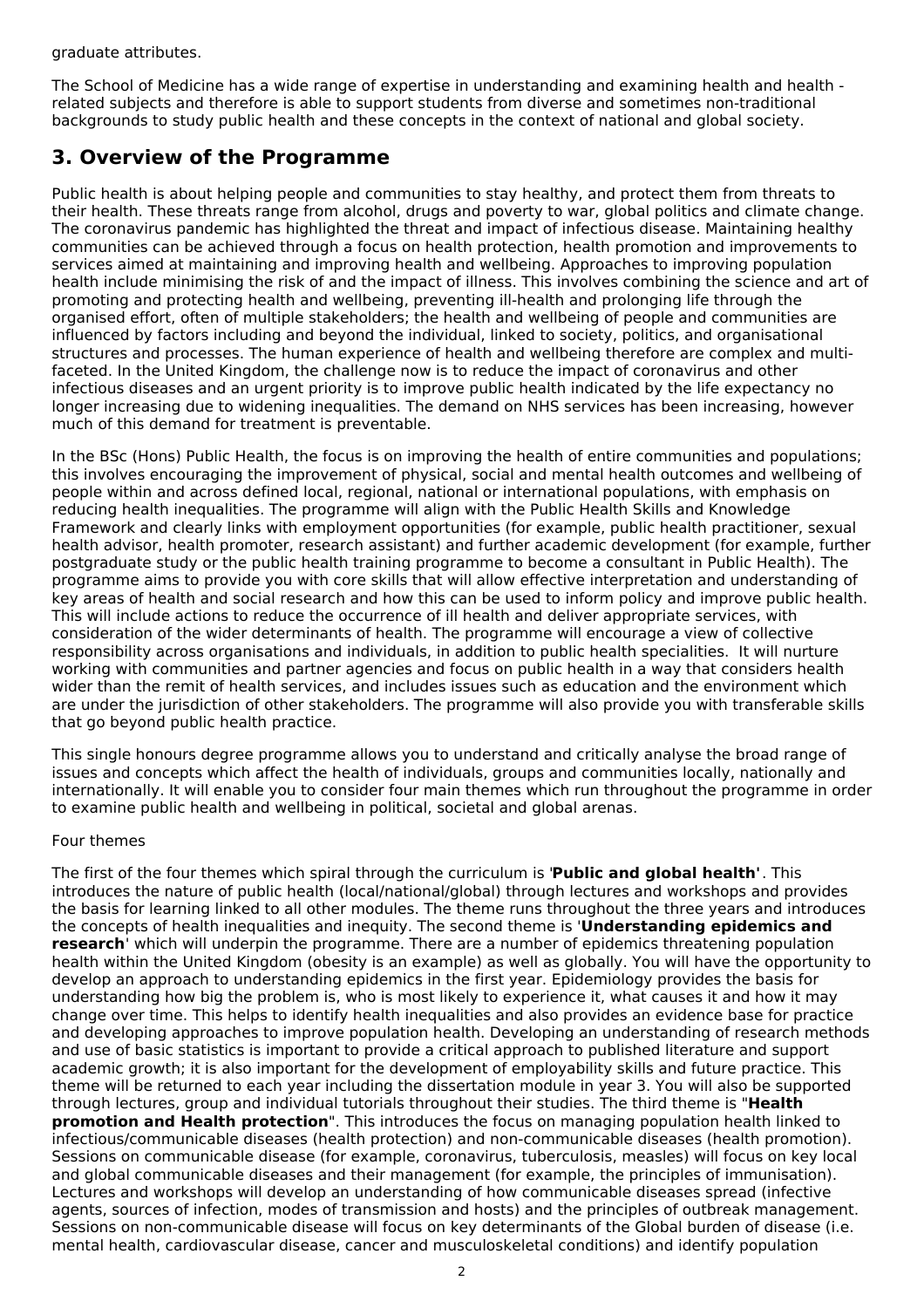approaches to reduce the burden. Specific modules will focus on developing knowledge and understanding in these areas. The fourth theme is "**Developing services to improve public and global health**". Throughout the programme identifying how services need to change to improve health will compliment knowledge of how reduced health occurs. This will require an understanding of the organisation and structure of health services and other stakeholders that impact on population health. This again will allow you to apply knowledge of individual (e.g. lifestyle), societal, political and environmental factors on public health. This theme will be returned to each year in other modules including the proposal of a project to improve population health (local, nationally or globally) in year 3. You will also be supported through lectures, group and individual tutorials throughout their studies.

In addition, there will be opportunities for you to identify optional modules from a range identified within the current school and university structures, to allow choice of study linking to the development of interests in all three years. The programme therefore offers the ability to build up employability skills, develop personally and gain key skills and knowledge in public health in a flexible manner that allows students to follow their own interests.

## **4. Aims of the programme**

Fundamental to the BSc Public Health programme is the emphasis to learn key principles and concepts early (e.g. epidemiology), together with practical application. The learning events will provide you with the capacity to apply scientific method and approaches to evidence and research and integrate these with a range of sources of information to make decisions about improving public health. Clear signposting will be used throughout to guide you on linkage. The teaching approach will focus on self-directed, often problem based learning, with emphasis on independent learning, using a range of resources. A significant proportion of teaching will be done in small groups, with supporting materials.

In line with the overview outlined above and the Public Health Skills and Knowledge Framework, the broad aims of the programme are to enable you to:

- Critically examine public health in today's society and analyse the societal, political and global factors that surround the individual and their experiences of health and wellbeing.
- Critically evaluate health and wellbeing inequalities locally, nationally and globally and consider cultural, environmental, biological, political and structural influences on the experiences of groups and communities.
- Develop critical skills to examine a range of methods, particularly epidemiology, that are used to research and analyse the health and wellbeing of individuals, groups and communities.
- Develop skills and understanding in examining public health problems including the ability to work independently and as a member of a team and to offer multiple solutions that may be taken forward to enhance health in different contexts.
- Critically examine strategies to promote health and wellbeing in a variety of local and global populations
- Apply skills developed in examining public health issues to offer solutions to a range of issues in order to promote health and wellbeing in its broadest context.

## **5. What you will learn**

The intended learning outcomes of the programme (what students should know, understand and be able to do at the end of the programme), can be described under the following headings:

- Subject knowledge and understanding
- Subject specific skills
- Key or transferable skills (including employability skills)

### **Subject knowledge and understanding**

Successful students will be able to:

- Adopt a public health perspective to health inequalities, acknowledging local, national and global influences and perspectives.
- Critically discuss complex and multi-factorial determinants of health and wellbeing in individuals, groups and wider society (local, national and international populations).
- Demonstrate an understanding of how to protect the health of individuals and populations against communicable disease and environmental hazards.
- Examine with criticality the concepts of health promotion and health education and present and evaluate solutions to problems detrimental to health and wellbeing across the lifespan in contemporary society.
- Demonstrate comprehension and application of a range of tools to evaluate public health at local, national and international levels.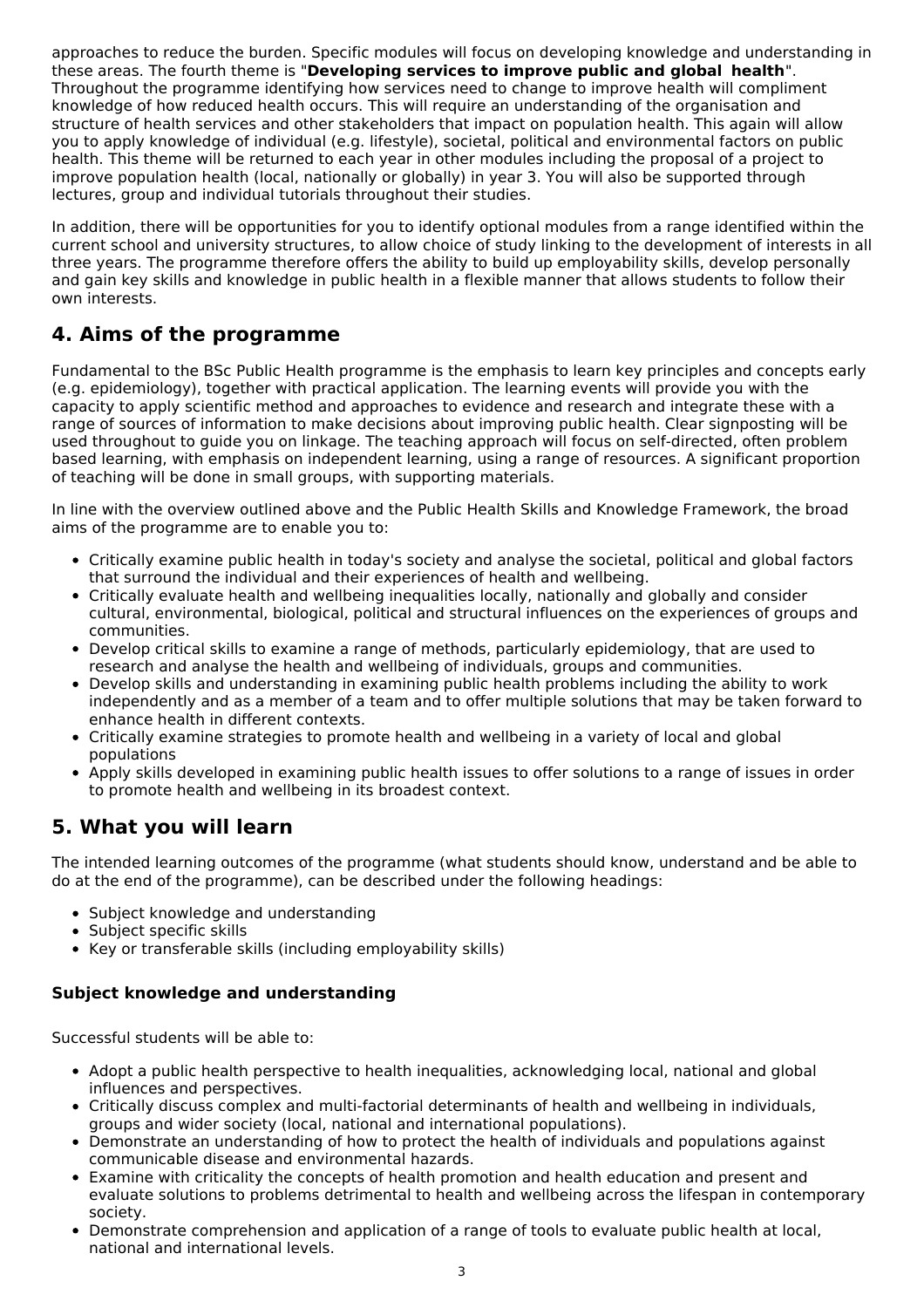- Use epidemiology as the basic science underpinning public health**;** demonstrate knowledge and understanding of epidemiological principles and methods that underpin identification of the burden and determinants of ill health.
- Interpret information and data presented in a range of different formats in order to inform improvement of public health in local, national and international populations; this includes demonstrating an understanding of the evidence that underpins effective and cost effective public health interventions and services.
- Critically discuss evidence related to public health, using a range of communication skills in a variety of settings including inter-professional and work based.
- Recognise and be able to consider the frameworks within which health and social care is delivered in the UK, and globally, and the effect on population health.
- Contribute to improving the delivery and quality of services aiming to improve public health by applying the principles and methods of evaluation, audit, research and development, and standard-setting.
- Demonstrate knowledge and understanding of the process of developing policy and strategy.
- Demonstrate an understanding of the impact of contemporary policies and strategies on public health and wellbeing.
- Have knowledge and understanding of the organisation and development of services or programmes and their evaluation.
- Understand the principles and methods of partnership and collaborative working to improve health and wellbeing.
- Understand the frameworks and theories for managing change at individual, community, population and organisational levels of working.
- Critically analyse the role of the community in the development of public health interventions and programmes.

#### **Subject specific skills**

Successful students will be able to:

- Present and communicate information and arguments related to public and global health to a variety of specialist and non-specialist audiences.
- Analyse the appropriateness of approaches and recommendations that aim to enhance public health.
- Demonstrate ability to work in teams and groups in public and global health arenas.
- Demonstrate the ability to manage projects in public and global health related areas.
- Analyse data in relation to specified public and global health issues and evaluate research.

#### **Key or transferable skills (including employability skills)**

Successful students will be able to:

- Reflect on and evaluate own development in knowledge and skills and plan to minimise skill or knowledge deficit.
- Communicate effectively to a wide range of specialist and non-specialist audiences.
- Interpret data and offer solutions to problems based on data analysis.
- Demonstrate the ability to utilise Information Technology appropriately and in order to maximise effectiveness of effort.
- Demonstrate participation in team working.

#### **Keele Graduate attributes**

Engagement with this programme will enable you to develop your intellectual, personal and professional capabilities. At Keele, we call these our ten Graduate Attributes and they include independent thinking, synthesizing information, creative problem solving, communicating clearly, and appreciating the social, environmental and global implications of your studies and activities. Our educational programme and learning environment is designed to help you to become a well-rounded graduate who is capable of making a positive and valued contribution in a complex and rapidly changing world, whichever spheres of life you engage in after your studies are completed.

Further information about the Keele Graduate Attributes can be found here: <http://www.keele.ac.uk/journey/>

### **6. How is the programme taught?**

The Keele University Learning and Teaching Strategy (2015-2020) supports and promotes all aspects of student learning in relation to five key themes:

• Providing transformative learning opportunities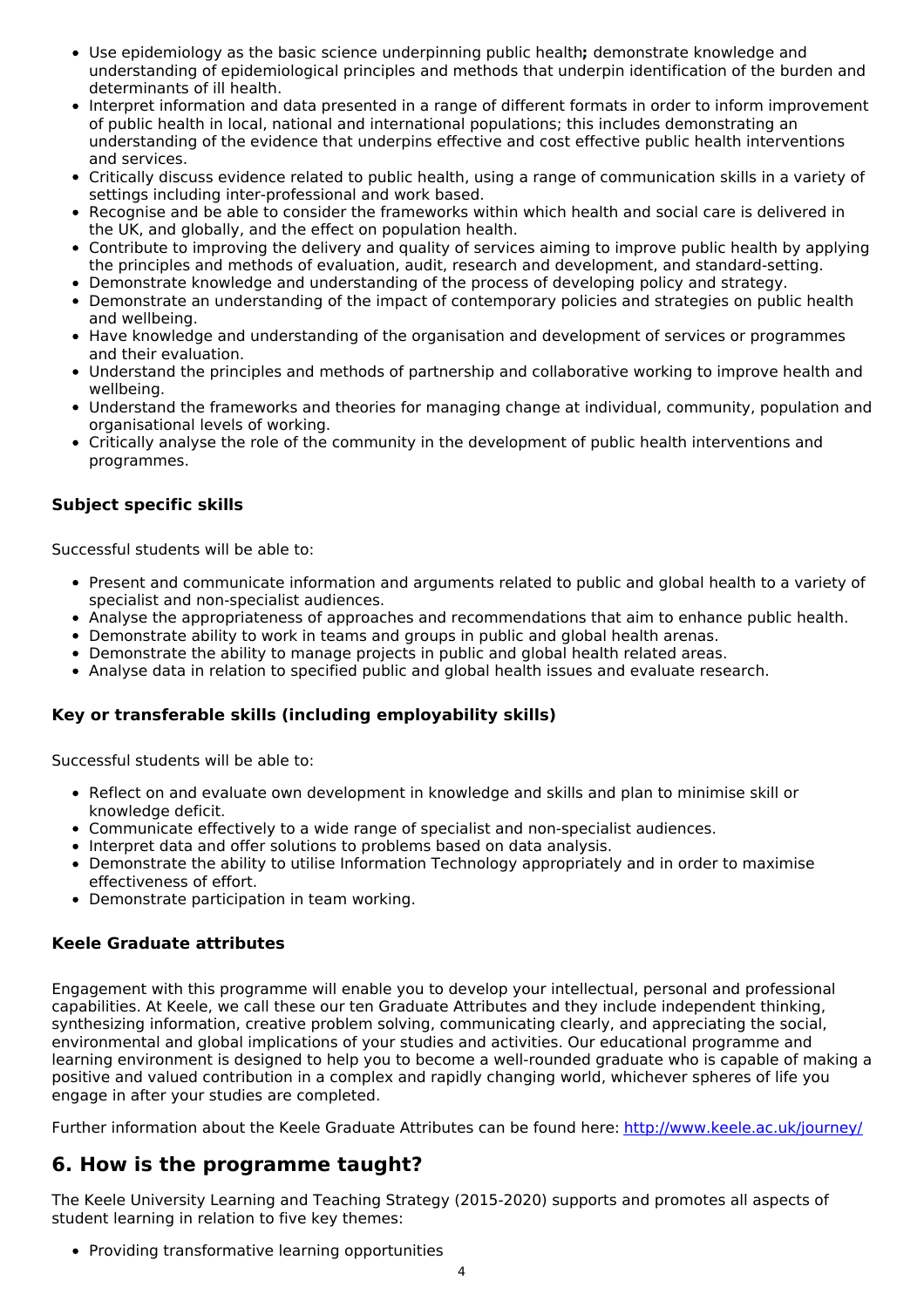- Promoting inspirational learning and teaching
- Providing a supportive and inclusive learning community
- Developing students' capabilities
- To provide opportunities for students to learn beyond the curriculum

The School of Medicine embraces this strategy and further addresses specific learning needs of students undertaking this programme of study.

Jerome Bruner's concept of the spiral curriculum (Bruner 1960) has been used as a basis for the programme's development. Bruner identified that if the curriculum was structured as a spiral of repeated engagements this could improve and deepen student's learning in skills, concepts, attitudes and values, and extend their reach. The spiral curriculum therefore has coherence and with the spiral progression supports deeper learning. The BSc (Hons) Public Health utilises the four themes of Public and global health, Understanding epidemics and research, Health protection and Health promotion, Developing services to improve public and global health to progress throughout the three years of the programme in a coherent manner to enable the student to improve and deepen their knowledge and skills in these areas and meet the programme aims.

The learning and teaching methods used on the programme support the notion of repeated engagements to improve knowledge development and understanding, but will vary according to the subject matter and level of the module. They include the following:

- Lectures the lecturer will impart information, stimulate interest and provide a medium for the considered application of theory to public health and provide students with a framework and context for further reading and independent study, to broaden and deepen their existing professional knowledge and understanding of the core concepts of public and global health.
- Group work the lecturer will facilitate the group to learn together by researching a topic area and sharing learning with each other. This enables students to grow in confidence and recognise peer support and learning.
- *Seminars -* the lecturer will focus on a topic of interest and relevance to the module with in-depth discussion in a small group to further develop students' confidence, competence and communication skills. Seminars will be arranged as small group sessions with an emphasis on individual student development and opportunity given to:
	- Explore specific learning intentions and/or any difficulties
	- Provide formative feedback and clarification of learning
	- Create a climate for learning through structured reflection on contemporary society and related public health issues and the inter-relationship with knowledge, research and skill development
	- Provide effective support for students
- Blended learning approaches the University's virtual learning environment will be used to facilitate online discussions, 'blogs', conditional release tasks and access to a wide range of learning resources and research tools.
- Case study work -the lecturer and/or students will present a specific case and use this as a vehicle for discussion and critical analysis.
- Work based learning students will experience a work-based opportunity in a public health to develop their employability skills and knowledge.
- Field work Lecturers will facilitate field trips and visits to appropriate and relevant organisations or locations to ground students learning in local and national contexts.
- Individual Study students will be self-directed in relation to the various study demands of each module and its assessment. This is particularly relevant to portfolio development and the dissertation in the final module.

Apart from these formal activities, students are also provided with regular opportunities to talk through particular areas of difficulty, and any special learning needs they may have, with their Personal Tutors or module lecturers on a one-to-one basis.

These learning and teaching methods enable students to achieve the learning outcomes of the programme in a variety of ways. For example:

- Lead lectures and independent study enable students to broaden and deepen their existing professional knowledge and understanding of the core concepts of health and wellbeing.
- Seminars and small group work enable students to explore a topic to considerable depth and to rationalise their opinions and actions within the safe, but challenging company of their peers. This further develops students' confidence, competence and communication skills.
- Case studies and case-based problem-solving scenarios facilitate linking of theory to public health issues; they encourage critical analysis and evidence-based discussion as students are drawn into the rhetoric / reality debate that such scenarios often generate.
- Web-based learning facilitates breadth and depth of learning as participants engage in critical and challenging discussion with a large, multi-professional audience. Furthermore, communication skills are enhanced as students learn the nuances of web-based communication with people from a variety of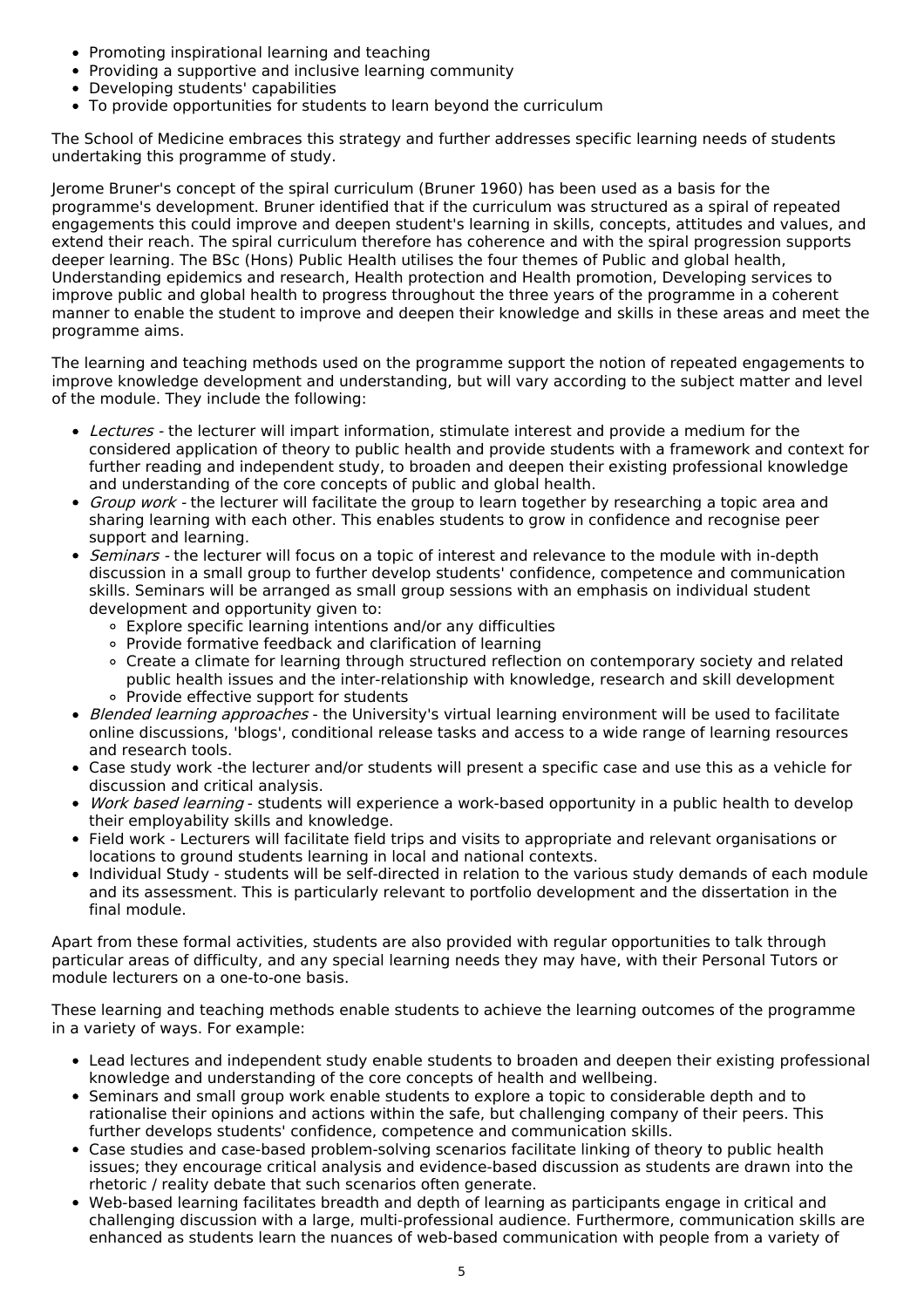disciplines.

- Simulated activities allow students to practise skills, self-assess their knowledge, understanding and skills alongside their ability to reflect in action, problem solve, and make decisions which in turn should build their competence and confidence.
- Students who choose the work based learning module will have support to identify a suitable experience. The School has a wealth of experience in supporting students in a work-place setting and this is underpinned by the University's Code of Practice for Placement Learning. Therefore a risk assessment, placement plans and support for your work based experience will be provided.

## **7. Teaching Staff**

A number of staff in the School of Medicine have recordable teaching qualifications or are working towards achievement of these. Moreover, they have extensive experience of teaching at undergraduate (e.g. within the MBChB programme) and postgraduate level (e.g. MSc courses and external courses) and many are external examiners at other universities. Staff are registered with their professional body (e.g. GMC, HCPC). Staff are actively encouraged to hold honorary contracts with health care provider organisations and to utilise this to ensure they remain updated with contemporary issues within their own field. A number of staff have additional roles or memberships with external organisations for example Faculty of Public Health Educators in Medicine, School of Academic Primary Care, Chartered Society of Physiotherapy, Member of NHS Ethics Committee and Local Provider Committees.

The School has a number of staff that hold PhDs or are working towards this qualification. There is a robust professional development strategy which includes an annual research and scholarship programme, alongside annual appraisal and personal development planning. Many staff hold, or are working towards, Fellowship of the Higher Education Academy. Staff are actively involved in research across the School and belong to one of the School's research groups.

Honorary lecturers, visiting lecturers and leading clinicians are integral to the delivery of modules within the programme and are utilised where appropriate, in addition the School has a number of clinical staff on secondment to the School. Staff from the School and Faculty have a vast range of unique and specialist knowledge in public health. Staff working in the School of Medicine have extensive experience in epidemiology and public and global health research. The programme team will utilise this and other expertise from the wider Faculty and University to provide teaching on this programme. Visiting experts will also contribute to the programme.

The University will attempt to minimise changes to our core teaching teams, however, delivery of the programme depends on having a sufficient number of staff with the relevant expertise to ensure that the programme is taught to the appropriate academic standard.

Staff turnover, for example where key members of staff leave, fall ill or go on research leave, may result in changes to the programme's content. The University will endeavour to ensure that any impact on students is limited if such changes occur.

## **8. What is the structure of the Programme?**

The academic year runs from September to June and is divided into two semesters. The number of weeks of teaching will vary from programme to programme, but you can generally expect to attend scheduled teaching sessions between the end of September and mid-December, and from mid-January to the end of April. Our degree courses are organised into modules. Each module is usually a self-contained unit of study and each is usually assessed separately with the award of credits on the basis of 1 credit  $= 10$  hours of student effort. An outline of the structure of the programme is provided in the tables below.

There are three types of module delivered as part of your programme. They are:

- Compulsory modules a module that you are required to study on this course;
- Optional modules these allow you some limited choice of what to study from a list of modules;
- Elective modules (Global Challenge Pathways at Level 4) a choice of modules from different subject areas within the University that count towards the overall credit requirement but not the number of subject-related credits.

A summary of the credit requirements per year is as follows, with a minimum of 90 subject credits (compulsory plus optional) required for each year.

For further information on the content of modules currently offered, including the list of elective modules, please visit: <https://www.keele.ac.uk/recordsandexams/modulecatalogue/>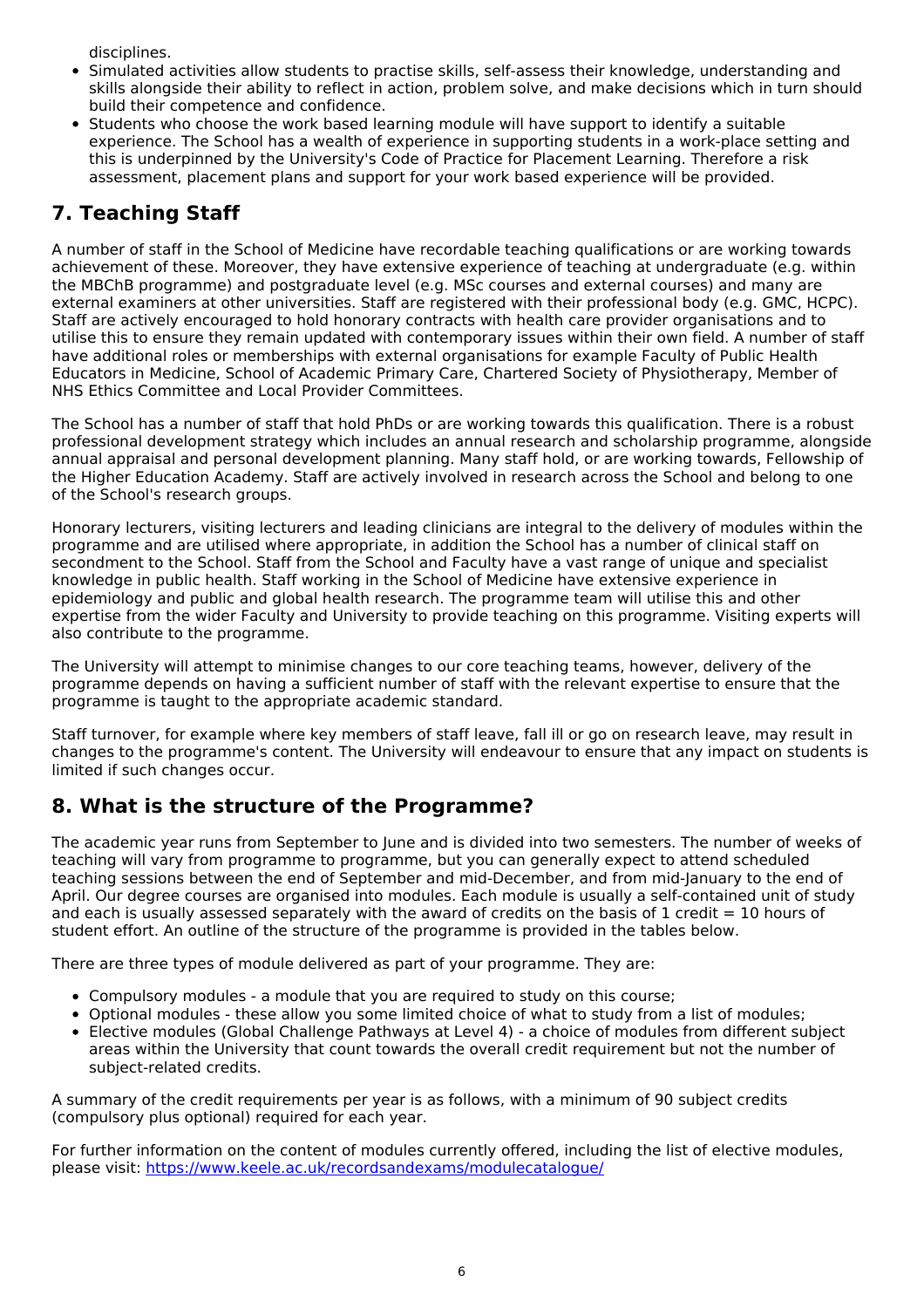|         |                   | <b>Optional</b> |     | <b>Electives</b> |     |
|---------|-------------------|-----------------|-----|------------------|-----|
| Year    | <b>Compulsory</b> | Min             | Max | Min              | Max |
| Level 4 | 105               | 0               | 15  | 0                | 15  |
| Level 5 | 90                | 0               | 0   | 30               | 30  |
| Level 6 | 105               | 0               | 0   | 15               | 15  |

### **Module Lists**

### **Level 4**

At Level 4, students take 105 credits of compulsory modules. The remaining 15 credits may either be used to take a Global Challenge Pathway, a language module or the optional module listed below.

| <b>Compulsory modules</b>                                  | <b>Module Code</b> | <b>Credits</b> | <b>Period</b> |
|------------------------------------------------------------|--------------------|----------------|---------------|
| Introduction to Public Health                              | PCS-10001          | 30             | Semester 1    |
| Academic, Personal and Employability<br>Development        | PCS-10003          | 15             | Semester 1    |
| The Biological and Environmental Basis of<br>Public Health | PCS-10005          | 15             | Semester 1    |
| Introduction to Global Health and<br>Wellbeing             | PCS-10007          | 15             | Semester 2    |
| Perspectives in Health and Disease                         | PCS-10009          | 30             | Semester 2    |

| <b>Optional modules</b>                                                                                       | <b>Module Code</b> | <b>Credits</b> | <b>Period</b> |
|---------------------------------------------------------------------------------------------------------------|--------------------|----------------|---------------|
| Addressing local and regional health<br>challenges; reducing inequality and<br>improving equity to healthcare | PCS-10017          | 15             | Semester 1-2  |

### **Additional optional modules: Languages and English for Academic Purposes**

Students on this programme will also be able to study language modules offered by the Language Centre, either as part of a Global Challenge Pathway or as optional modules, and may be able to achieve an enhanced degree title with the designation 'With (advanced) Competency in [language]', depending on the level of language attainment they achieve at Keele. For full details of how language modules can be accommodated within your programme of study,

click <https://www.keele.ac.uk/study/languagecentre/modernlanguages/enhanceddegreetitles/>

Students who are required to take an English for Academic Purposes (EAP) module as a result of their language competency test result will be required to pick this as their first option choice. NB: students can take an EAP module only with the approval of the English Language Programme Director and are not able to take any other Language module in the same academic year.

### **Global Challenge Pathways (GCPs) - Level 4 (year 1) students only**

Students at Level 4 in 2022/23 have the option of taking a Global Challenge Pathway, which includes one 15 credit module in each year of the degree. Global Challenge Pathways offer students the chance to fulfil an exciting, engaging route of interdisciplinary study. Choosing a pathway, students will be presented with a global issue or 'challenge' which directly relates to societal issues, needs and debates. They will be invited to take part in academic and external facing projects which address these issues, within an interdisciplinary community of students and staff. Students completing a Global Challenge Pathway will receive recognition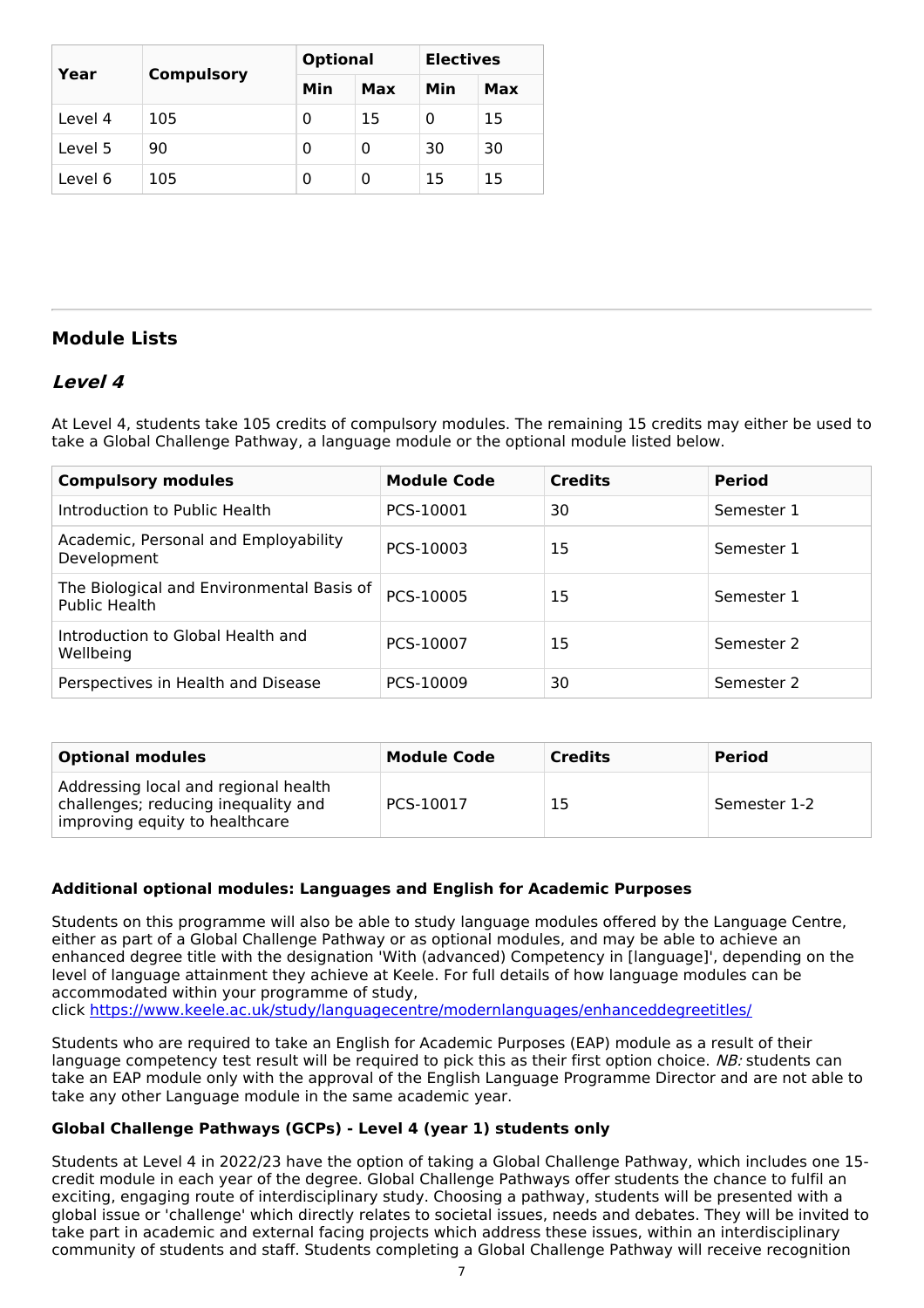Т

 $\overline{1}$ 

| <b>Digital</b><br><b>Futures</b>                    | The Digital Futures pathway offers you the opportunity to become an active contributor to<br>current debates, cutting-edge research, and projects with external partners, addressing<br>both the exciting potential and the challenges of disruptive digital transformation across<br>all spheres of life.<br>Part of a diverse and interdisciplinary pathway community, you will engage in exciting,<br>impactful collaborative project work in innovative formats. Engaged in real-world<br>scenarios, you will use digital technology and creativity to promote inclusive, empowering,<br>and sustainable change at local and global levels.<br>Module: A digital life: challenges and opportunities (GCP-10005)                                                               |
|-----------------------------------------------------|-----------------------------------------------------------------------------------------------------------------------------------------------------------------------------------------------------------------------------------------------------------------------------------------------------------------------------------------------------------------------------------------------------------------------------------------------------------------------------------------------------------------------------------------------------------------------------------------------------------------------------------------------------------------------------------------------------------------------------------------------------------------------------------|
| <b>Climate</b><br>Change &<br><b>Sustainability</b> | Through the Climate Change & Sustainability pathway you will develop the skills,<br>understanding and drive to become agents of change to tackle climate change and wider<br>sustainability challenges.<br>You will work with international partners to explore climate change and sustainability in<br>different international contexts; lead your own projects to drive real change in your<br>communities; and be part of educating others to help achieve a more sustainable future.<br>Module: Climate Change & Sustainable Futures: Global Perspectives (GCP-<br>10009)                                                                                                                                                                                                     |
| <b>Social Justice</b>                               | Students on this pathway will embark on a reflective journey drawing upon decolonising,<br>feminist, and ethical perspectives on social justice, forging transformative outputs as<br>agents of change.<br>You will enter a dialogue with local, national, and international partners from Universities,<br>NGOs, International Human Rights Committees. You will engage with key societal<br>challenges, for example Covid 19 as a social crisis with impact on gender and racial<br>identities. The pathway will allow you to monitor and critically evaluate policies and<br>human rights treaties, and produce and disseminate digitally fluent, international and<br>sustainable project findings.<br>Module: Reflections on Social Injustices, Past and Present (GCP-10003) |
| <b>Enterprise &amp;</b><br>the Future of<br>Work    | If we are to achieve the promise of Sustainable Development Goals, solve the climate<br>crisis and take advantage of the changes that the digital revolution provide, we need to<br>understand the power of enterprise and prepare for future contexts of work, creativity and<br>disruption.<br>Supporting you to be part of future-facing solutions, this pathway will give you the ability<br>to make judgements on the utilisation of resources, labour and capital. It will support you<br>in developing creative, original thinking, allowing you to collaborate on projects that<br>persuade and effect change, setting you up to thrive in future environments of work and<br>innovation.<br>Module: Enterprise and the Future of Work 1 (GCP-10007)                      |
| <b>Global Health</b><br><b>Challenges</b>           | By taking the global health challenge pathway you will develop solutions to improve the<br>health and quality of life for particular people and communities, engaging with these<br>groups to co-design interventions.<br>This pathway will provide you with skills that go beyond a focus on health and will allow<br>you to develop your ability to work in a team and lead change in society. The knowledge,<br>skills and work experience will complement your core degree and enhance your career<br>opportunities and graduate aspirations.<br>Module: Key concepts and challenges in global health (GCP-10001)                                                                                                                                                             |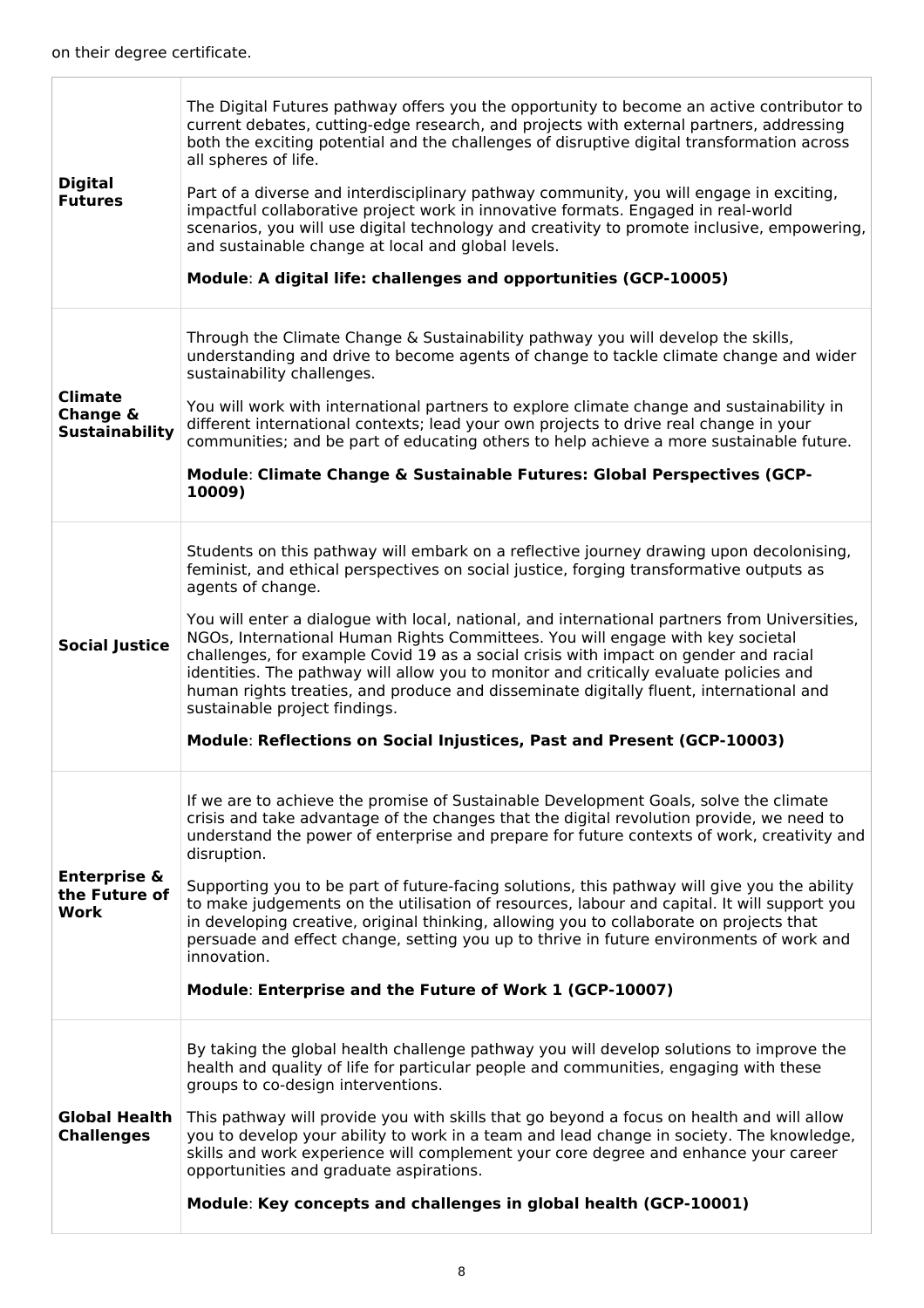|                                                         | By choosing modules from this pathway, will develop a practical knowledge of a specific<br>language, allowing you to graduate with an enhanced degree title, or develop skills to<br>teach English as a Foreign Language. You will meet and communicate with speakers<br>different linguistic and cultural communities, ranging from students at partner universities<br>in Japan and China, to refugees in Hanley, and develop an understanding of how<br>languages and cultures interact. |
|---------------------------------------------------------|---------------------------------------------------------------------------------------------------------------------------------------------------------------------------------------------------------------------------------------------------------------------------------------------------------------------------------------------------------------------------------------------------------------------------------------------------------------------------------------------|
| Languages &<br><b>Intercultural</b><br><b>Awareness</b> | This pathway explores the power of language as a force both for breaking down and<br>building cultural and political barriers - words can be weapons as well as bridges. You will<br>examine how language is used, examine linguistic choices and how these impact on<br>intercultural understanding. Throughout the pathway we also examine the practice of<br>communication across cultural contexts, exploring cultural differences such as the<br>language of ethnicity and gender.     |
|                                                         | Modules: you will be able to select from either a Modern Language of your<br>choice OR Certificate in TESOL Level 1.                                                                                                                                                                                                                                                                                                                                                                        |

## **Level 5**

| <b>Compulsory modules</b>                       | <b>Module Code</b> | <b>Credits</b> | <b>Period</b> |
|-------------------------------------------------|--------------------|----------------|---------------|
| Lifestyle and Change in Contemporary<br>Society | PCS-20001          | 15             | Semester 1    |
| Research in Health and Wellbeing                | PCS-20005          | 15             | Semester 1    |
| Mental Health and Wellbeing                     | PCS-20009          | 15             | Semester 1    |
| Work Based Learning for Public Health           | PCS-20007          | 15             | Semester 1-2  |
| <b>Health Promotion</b>                         | PCS-20003          | 30             | Semester 2    |

### **Level 6**

| <b>Compulsory modules</b>                                      | <b>Module Code</b> | <b>Credits</b> | <b>Period</b> |
|----------------------------------------------------------------|--------------------|----------------|---------------|
| Challenges in Health and Social Policy                         | PCS-30001          | 15             | Semester 1    |
| <b>Public Health Dissertation</b>                              | PCS-30003          | 30             | Semester 1-2  |
| Leadership and Teamworking in Public<br>Health                 | PCS-30007          | 30             | Semester 1-2  |
| Promoting Health and Wellbeing in<br>Children and Young People | PCS-30005          | 30             | Semester 2    |

## **9. Final and intermediate awards**

Credits required for each level of academic award are as follows: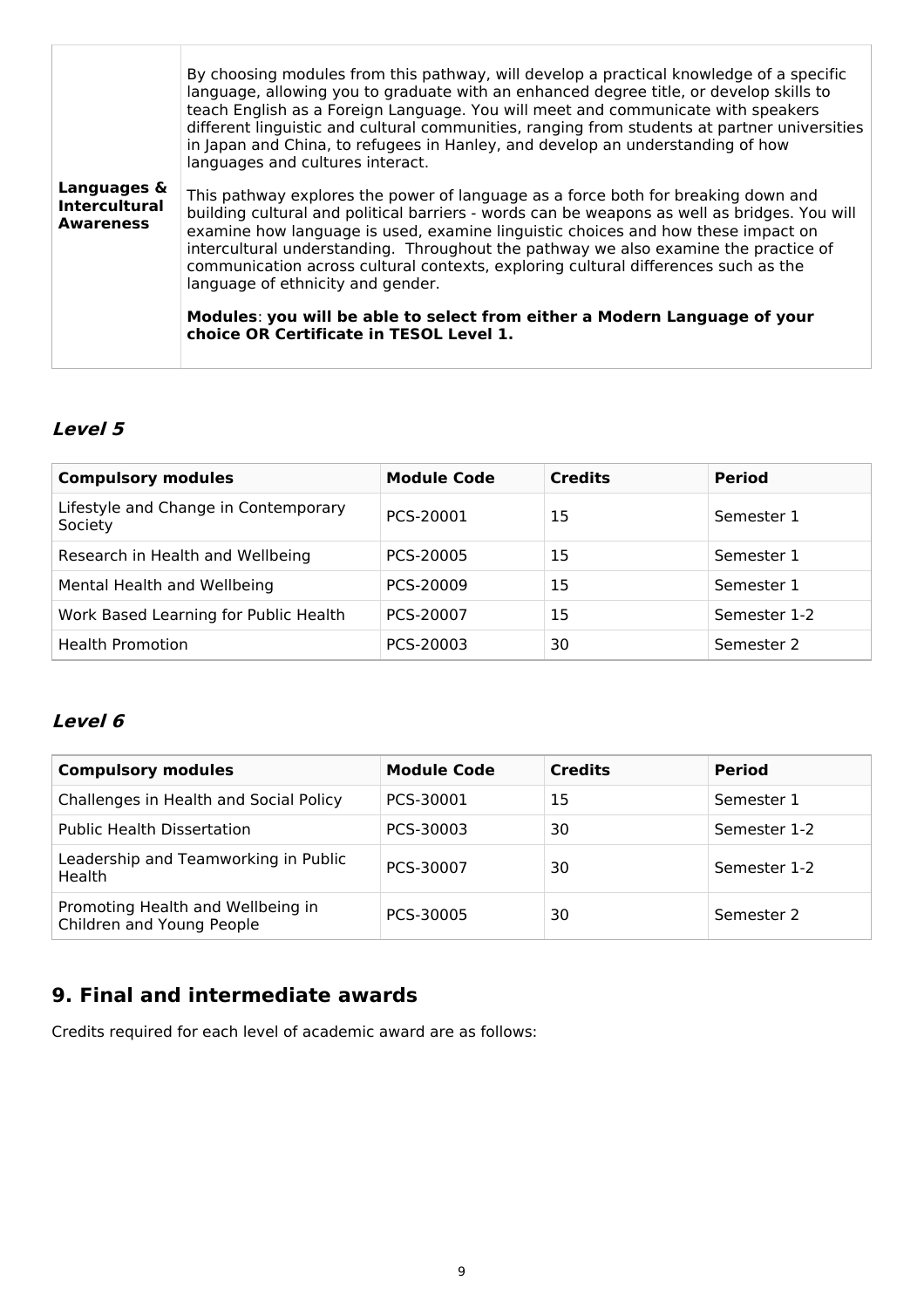| <b>Honours</b><br><b>Degree</b>                     | 360<br><b>credits</b> | You will require at least 120 credits at levels 4, 5 and 6<br>You must accumulate at least 270 credits in your main subject (out of 360 credits<br>overall), with at least 90 credits in each of the three years of study, to graduate<br>with a named single honours degree in this subject. |
|-----------------------------------------------------|-----------------------|-----------------------------------------------------------------------------------------------------------------------------------------------------------------------------------------------------------------------------------------------------------------------------------------------|
| Diploma in<br>Higher<br><b>Education</b>            | 240<br>$c$ redits     | You will require at least 120 credits at level 4 or higher and at least 120 credits at<br>level 5 or higher                                                                                                                                                                                   |
| <b>Certificate</b><br>in Higher<br><b>Education</b> | 120<br>credits        | You will require at least 120 credits at level 4 or higher                                                                                                                                                                                                                                    |

**International Year option:** in addition to the above students must pass a module covering the international year in order to graduate with a named degree including the 'international year' wording. Students who do not complete, or fail the international year, will be transferred to the three-year version of the programme.

### **10. How is the Programme Assessed?**

The wide variety of assessment methods used on this programme at Keele reflects the broad range of knowledge and skills that are developed as you progress through the degree programme. Teaching staff pay particular attention to specifying clear assessment criteria and providing timely, regular and constructive feedback that helps to clarify things you did not understand and helps you to improve your performance. The following list is representative of the variety of assessment methods used on your programme:

- Portfolio and Personal Development Plan
- Case study
- Presentation
- Multiple Choice Question Exam
- Group Project
- Written Exam
- Written assignment
- Reflective Diary
- Essav
- Poster
- Dissertation

Marks are awarded for summative assessments designed to assess your achievement of learning outcomes. You will also be assessed formatively to enable you to monitor your own progress and to assist staff in identifying and addressing any specific learning needs. Feedback, including guidance on how you can improve the quality of your work, is also provided on all summative assessments within three working weeks of submission, unless there are compelling circumstances that make this impossible, and more informally in the course of tutorial and seminar discussions.

## **11. Contact Time and Expected Workload**

This contact time measure is intended to provide you with an indication of the type of activity you are likely to undertake during this programme. The data is compiled based on module choices and learning patterns of students on similar programmes in previous years. Every effort is made to ensure this data is a realistic representation of what you are likely to experience, but changes to programmes, teaching methods and assessment methods mean this data is representative and not specific.

Undergraduate courses at Keele contain an element of module choice; therefore, individual students will experience a different mix of contact time and assessment types dependent upon their own individual choice of modules. The figures below are an example of activities that a student may expect on your chosen course by year stage of study. Contact time includes scheduled activities such as: lecture, seminar, tutorial, project supervision, demonstration, practical classes and labs, supervised time in labs/workshop, fieldwork and external visits. The figures are based on 1,200 hours of student effort each year for full-time students.

### **Activity**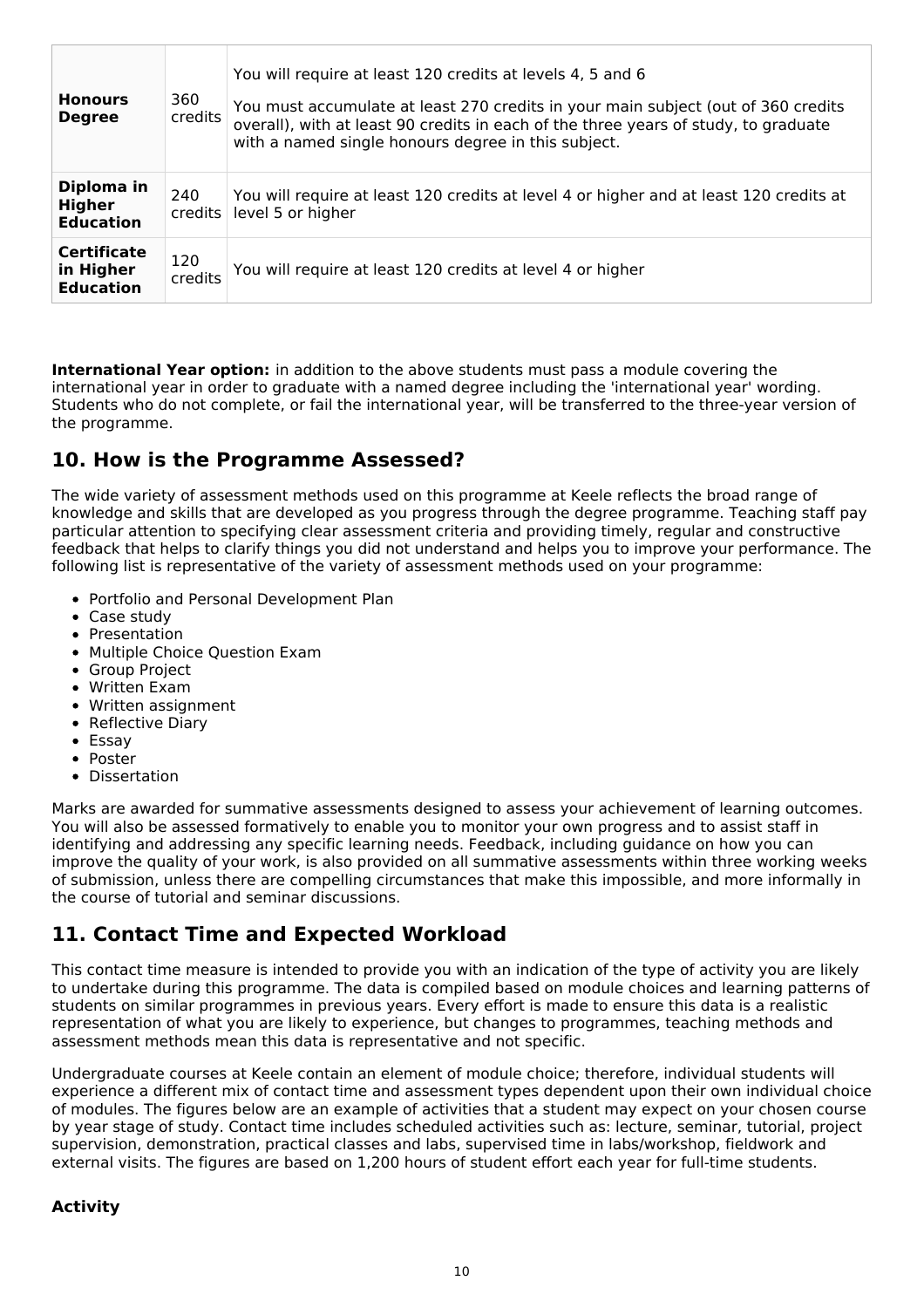|                                    | <b>Scheduled learning and teaching</b><br>activities | <b>Guided independent</b><br><b>Study</b> | <b>Placements</b> |
|------------------------------------|------------------------------------------------------|-------------------------------------------|-------------------|
| Year 1 (Level<br>$\left( 4\right)$ | 19%                                                  | 81%                                       | 0%                |
| Year 2 (Level<br>5)                | 18%                                                  | 76%                                       | 6%                |
| Year 3 (Level<br>6)                | 18%                                                  | 82%                                       | 0%                |

### **12. Accreditation**

This programme does not have accreditation from an external body.

## **13. University Regulations**

The University Regulations form the framework for learning, teaching and assessment and other aspects of the student experience. Further information about the University Regulations can be found at: <http://www.keele.ac.uk/student-agreement/>

If this programme has any exemptions, variations or additions to the University Regulations these will be detailed in an Annex at the end of this document titled 'Programme-specific regulations'.

### **14. Other Learning Opportunities**

### **Study abroad (semester)**

Single semester Study Abroad is not currently available to students on this programme.

### **Study Abroad (International Year)**

A summary of the International Year, which is a potential option for students after completion of year 2 (Level 5), is provided in the Annex for the International Year.

### **15. Additional Costs**

The programme includes one (optional) work-based learning module where students will be expected to arrange a work-related experience which may include travel to the work base, and costs associated with the organisation. These will be met by the student. Other costs are estimated in the table below:

| <b>Activity</b>                                                                                            | <b>Estimated Cost</b>                               |
|------------------------------------------------------------------------------------------------------------|-----------------------------------------------------|
| Estimated Cost Field courses for compulsory field trips (Years 1, 2)<br>and $3)$                           | £100                                                |
| Travel - as specified above for work-based learning module (if<br>selected)                                | Individual variations                               |
| Disclosure and Barring Service (DBS) check may be required for<br>work-based learning module (if selected) | £45                                                 |
| <b>Total estimated additional costs</b>                                                                    | Minimum £100 plus individual<br>variations as above |

These costs have been forecast by the University as accurately as possible but may be subject to change as a result of factors outside of our control (for example, increase in costs for external services). Forecast costs are reviewed on an annual basis to ensure they remain representative. Where additional costs are in direct control of the University we will ensure increases do not exceed 5%.

As to be expected there will be additional costs for inter-library loans and potential overdue library fines, print and graduation. We do not anticipate any further costs for this programme.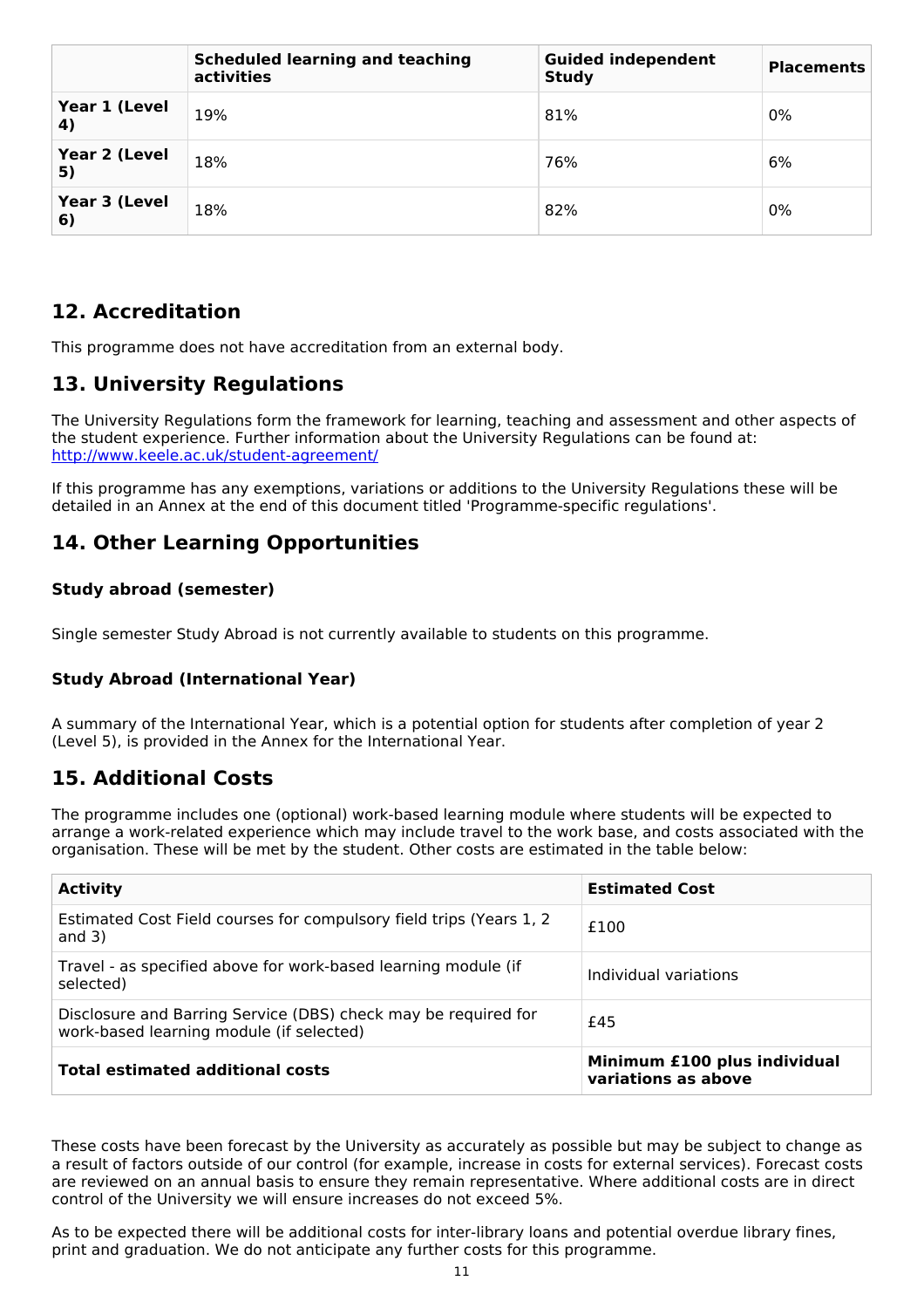### **16. Annex - International Year**

### **Public Health (Single Honours) with International Year**

#### **International Year Programme**

Students registered for this Single Honours programme may either be admitted for or apply to transfer during their period of study at Level 5 to the International Year option. Students accepted onto this option will have an extra year of study (the International Year) at an international partner institution after they have completed Year 2 (Level 5) at Keele.

Students who successfully complete both the second year (Level 5) and the International Year will be permitted to progress to Level 6. Students who fail to satisfy the examiners in respect of the International Year will normally revert to the standard programme and progress to Level 6 on that basis. The failure will be recorded on the student's final transcript.

Study at Level 4, Level 5 and Level 6 will be as per the main body of this document. The additional detail contained in this annex will pertain solely to students registered for the International Year option.

#### **International Year Programme Aims**

In addition to the programme aims specified in the main body of this document, the international year programme of study aims to provide students with:

- 1. Personal development as a student and a researcher with an appreciation of the international dimension of their subject
- 2. Experience of a different culture, academically, professionally and socially

#### **Entry Requirements for the International Year**

Students may apply to the 4-year programme during Level 5. Admission to the International Year is subject to successful application, interview and references from appropriate staff.

The criteria to be applied are:

- Academic Performance (an average of 55% across all modules at Level 5 is required. Students with up to 15 credits of re-assessment who meet the 55% requirement may progress to the International Year. Where no Semester 1 marks have been awarded performance in 1st year marks and ongoing 2nd year assessments are taken into account)
- General Aptitude (to be demonstrated by application for study abroad, interview during the 2nd semester of year 2 (Level 5), and by recommendation of the student's personal tutor, 1st and 2nd year tutors and programme director)

Students may not register for both an International Year and a Placement Year.

#### **Student Support**

Students will be supported whilst on the International Year via the following methods:

- Phone or Skype conversations with Study Abroad tutor, in line with recommended Personal Tutoring meeting points.
- Support from the University's Global Education Team

#### **Learning Outcomes**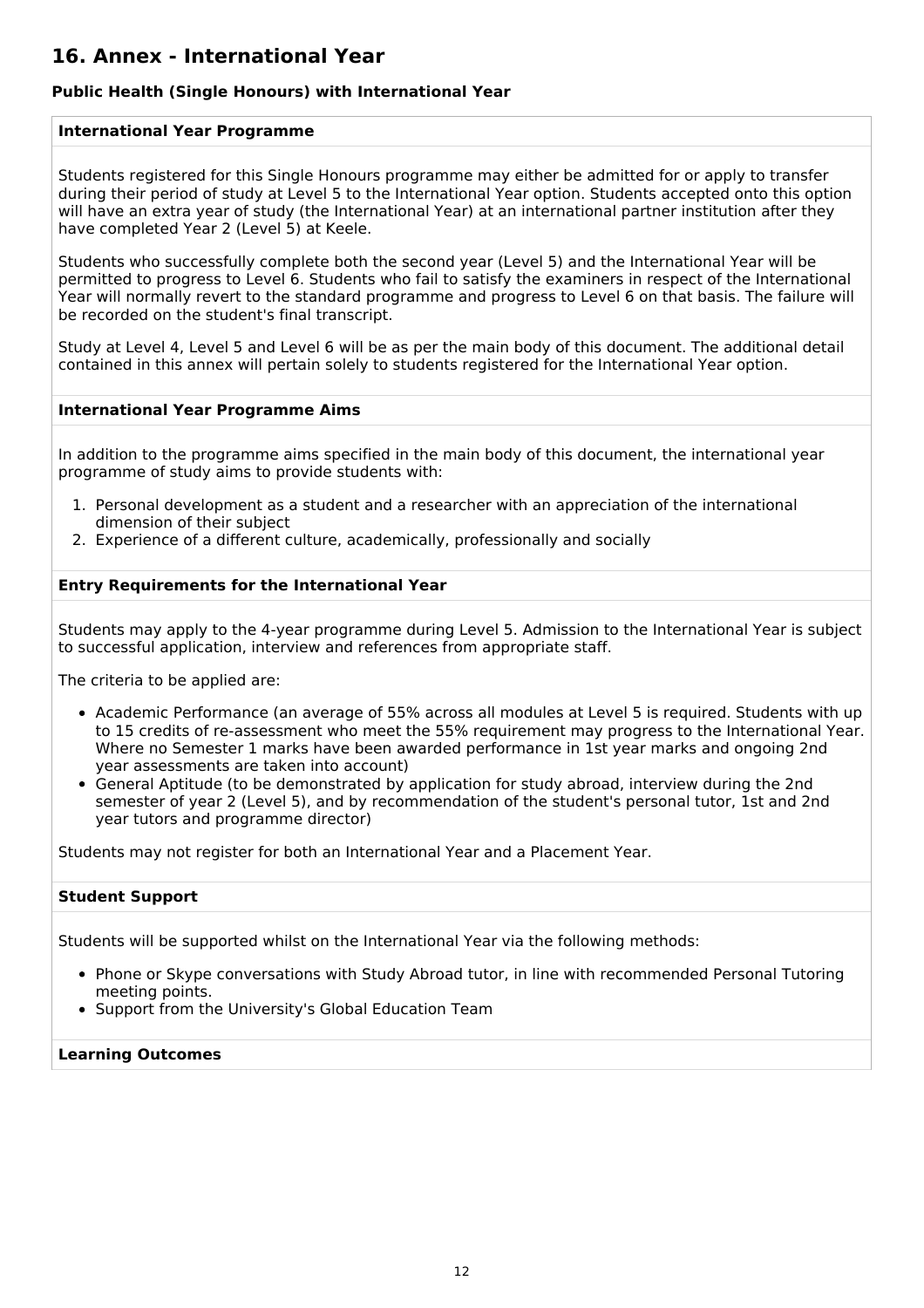In addition to the learning outcomes specified in the main text of the Programme Specification, students who complete a Keele undergraduate programme with International Year will be able to:

- 1. Describe, discuss and reflect upon the cultural and international differences and similarities of different learning environments
- 2. Discuss the benefits and challenges of global citizenship and internationalisation
- 3. Explain how their perspective on their academic discipline has been influenced by locating it within an international setting.
- 4. Examine issues related to the health and wellbeing of individuals, groups and communities within a global context.
- 5. Analyse health promoting opportunities and their barriers and enablers to implementation within cultural specific contexts.

These learning outcomes will all be assessed by the submission of a satisfactory individual learning agreement, the successful completion of assessments at the partner institution and the submission of the reflective portfolio element of the international year module.

#### **Regulations**

Students registered for the International Year are subject to the programme-specific regulations (if any) and the University regulations. In addition, during the International Year, the following regulations will apply:

Students undertaking the International Year must complete 120 credits, which must comprise at least 40% in the student's discipline area.

This may impact on your choice of modules to study, for example you will have to choose certain modules to ensure you have the discipline specific credits required.

Students are barred from studying any module with significant overlap to the Level 6 modules they will study on their return. Significant overlap with Level 5 modules previously studied should also be avoided.

#### **Additional costs for the International Year**

Tuition fees for students on the International Year will be charged at 15% of the annual tuition fees for that year of study, as set out in Section 1. The International Year can be included in your Student Finance allocation, to find out more about your personal eligibility see: [www.gov.uk](http://www.gov.uk/)

Students will have to bear the costs of travelling to and from their destination university, accommodation, food and personal costs. Depending on the destination they are studying at additional costs may include visas, study permits, residence permits, and compulsory health checks. Students should expect the total costs of studying abroad be greater than if they study in the UK, information is made available from the Global Education Team throughout the process, as costs will vary depending on destination.

Students who meet external eligibility criteria may be eligible for grants as part of this programme. Students studying outside of this programme may be eligible income dependent bursaries at Keele.

Students travel on a comprehensive Keele University insurance plan, for which there are currently no additional charges. Some Governments and/or universities require additional compulsory health coverage plans; costs for this will be advised during the application process.

### **Version History**

#### **This document**

**Date Approved:** 28 January 2022

### **Previous documents**